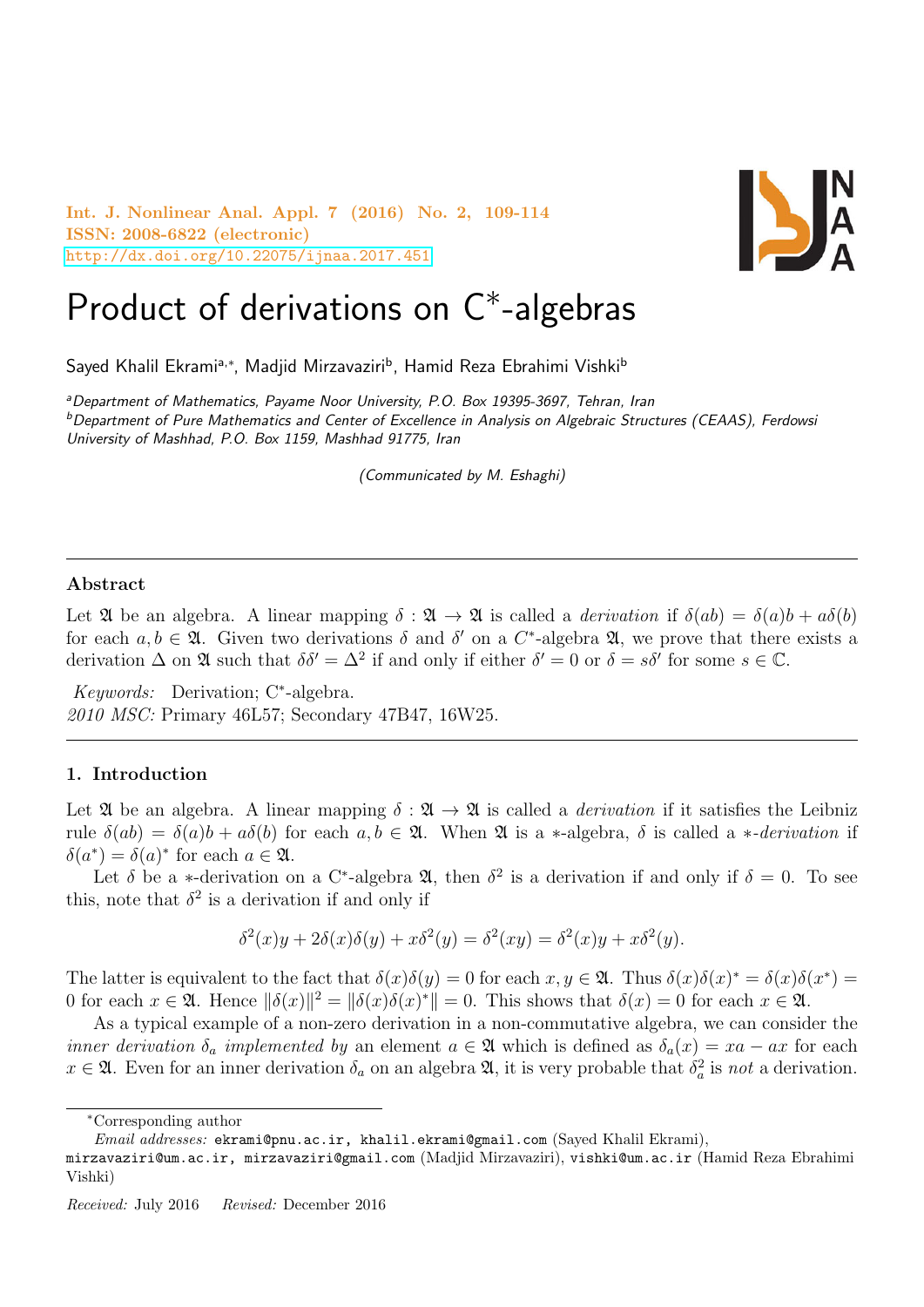These considerations show that the set of derivations on an algebra  $\mathfrak A$  is not in general closed under product. There are various researches seeking for some conditions under which the product of two derivations will be again a derivation. Posner [\[9\]](#page-5-0) was the first one who studied the product of two derivations on a prime ring. He showed that if the product of two derivations on a prime ring, with characteristic not equal to 2, is a derivation then one of them must be equal to zero. The same question has been investigated by several authors on various algebras, see for example [\[1,](#page-5-1) [2,](#page-5-2) [3,](#page-5-3) [5,](#page-5-4) [6,](#page-5-5) [7,](#page-5-6) [8\]](#page-5-7) and references therein. In the realm of C<sup>∗</sup>-algebras, Mathieu [\[5\]](#page-5-4) showed that, if the product of two derivations  $\delta$  and  $\delta'$  on a C<sup>\*</sup>-algebra is a derivation then  $\delta \delta' = 0$ . The same result was proved by Pedersen [\[8\]](#page-5-7) for unbounded densely defined derivations on a C<sup>∗</sup>-algebra.

There are known algebras  $\mathfrak A$  such that each derivation on  $\mathfrak A$  is inner which is implemented by an element of the algebra  $\mathfrak X$  or an algebra  $\mathfrak B$  containing  $\mathfrak A$ . For example, each derivation on a von Neumann algebra M is inner and is implemented by an element of M. Moreover, each derivation on a C<sup>∗</sup>-algebra  $\mathfrak A$  acting on a Hilbert space  $\mathfrak H$  is inner and implemented by an element of the weak closure  $\mathfrak{M}$  of  $\mathfrak{A}$  in  $\mathbf{B}(\mathfrak{H})$  (See [\[4,](#page-5-8) [10\]](#page-5-9)).

In the present paper, we are concerned with the following problem: "Given two derivations  $\delta$  and  $δ'$  on a  $C^*$ -algebra  $\mathfrak A$ , find necessary and sufficient condition under which there exists a derivation  $\Delta$ on  $\mathfrak A$  satisfying  $\delta \delta' = \Delta^2$ ."

We affirm that the condition is: either  $\delta' = 0$  or  $\delta = s\delta'$  for some  $s \in \mathbb{C}$ . We do this in two steps; for the matrix algebra  $M_n(\mathbb{C})$  and for an arbitrary C<sup>\*</sup>-algebra.

#### 2. The equation for the case of matrix algebras

In this section we are mainly concerned with the structure of derivations on the matrix algebra  $M_n(\mathbb{C})$ . Let  $A = [a_{ij}] \in M_n(\mathbb{C})$ . We denote the diagonal matrix whose diagonal entries are  $a_{ii}$  by  $A^D$ .

<span id="page-1-0"></span>**Proposition 2.1.** Let  $A = [a_{ij}], B = [b_{ij}] \in M_n(\mathbb{C})$ . Then there exists a  $C = [c_{ij}] \in M_n(\mathbb{C})$  such that  $\delta_A \delta_B = \delta_C^2$  if and only if either  $\delta_B = 0$  or  $\delta_A = s\delta_B$  for some  $s \in \mathbb{C}$ .

**Proof**. Let  $\{E_{ij}\}_{1\leq i,j\leq n}$  be the standard system of matrix units for  $M_n(\mathbb{C})$ . First we show that  $a_{ik}b_{\ell i} = b_{ik}a_{\ell i}$  for all  $1 \leq i, k, \ell, j \leq n$  if and only if  $AXB = BXA$  for all  $X \in M_n(\mathbb{C})$ .

To see this, suppose that  $a_{ik}b_{\ell j} = b_{ik}a_{\ell j}$  for all  $1 \leq i, k, \ell, j \leq n$  then we can write

$$
(E_{ii}AE_{k\ell})(E_{\ell\ell}BE_{jj}) = a_{ik}b_{\ell j}E_{ij} = b_{ik}a_{\ell j}E_{ij} = (E_{ii}BE_{k\ell})(E_{\ell\ell}AE_{jj}).
$$

We thus have

$$
(\sum_{i=1}^{n} E_{ii})AE_{k\ell}B(\sum_{j=1}^{n} E_{jj}) = (\sum_{i=1}^{n} E_{ii})BE_{k\ell}A(\sum_{j=1}^{n} E_{jj}).
$$

This shows that  $AE_{k\ell}B = BE_{k\ell}A$  for each  $1 \leq k, \ell \leq n$ . We can therefore deduce that  $AXB = BXA$ for all  $X \in M_n(\mathbb{C})$ . On the other hand, if  $AXB = BXA$  for all  $X \in M_n(\mathbb{C})$ , then

$$
a_{ij}b_{k\ell}E_{i\ell} = (E_{ii}AE_{jk})(E_{kk}BE_{\ell\ell}) = (E_{ii}BE_{jk})(E_{kk}AE_{\ell\ell}) = b_{ij}a_{k\ell}E_{i\ell}.
$$

We can assume that  $a_{11} = b_{11} = c_{11} = 0$ . This is due to the fact that  $\delta_{A-a_{11}I} = \delta_A$ ,  $\delta_{B-b_{11}I} = \delta_B$ and  $\delta_{C-c_{11}I} = \delta_C$ . Then  $\delta_A \delta_B = \delta_C^2$  if and only if

$$
ABE_{k\ell} - AE_{k\ell}B - BE_{k\ell}A + E_{k\ell}BA = C^2E_{k\ell} - 2CE_{k\ell}C + E_{k\ell}C^2,
$$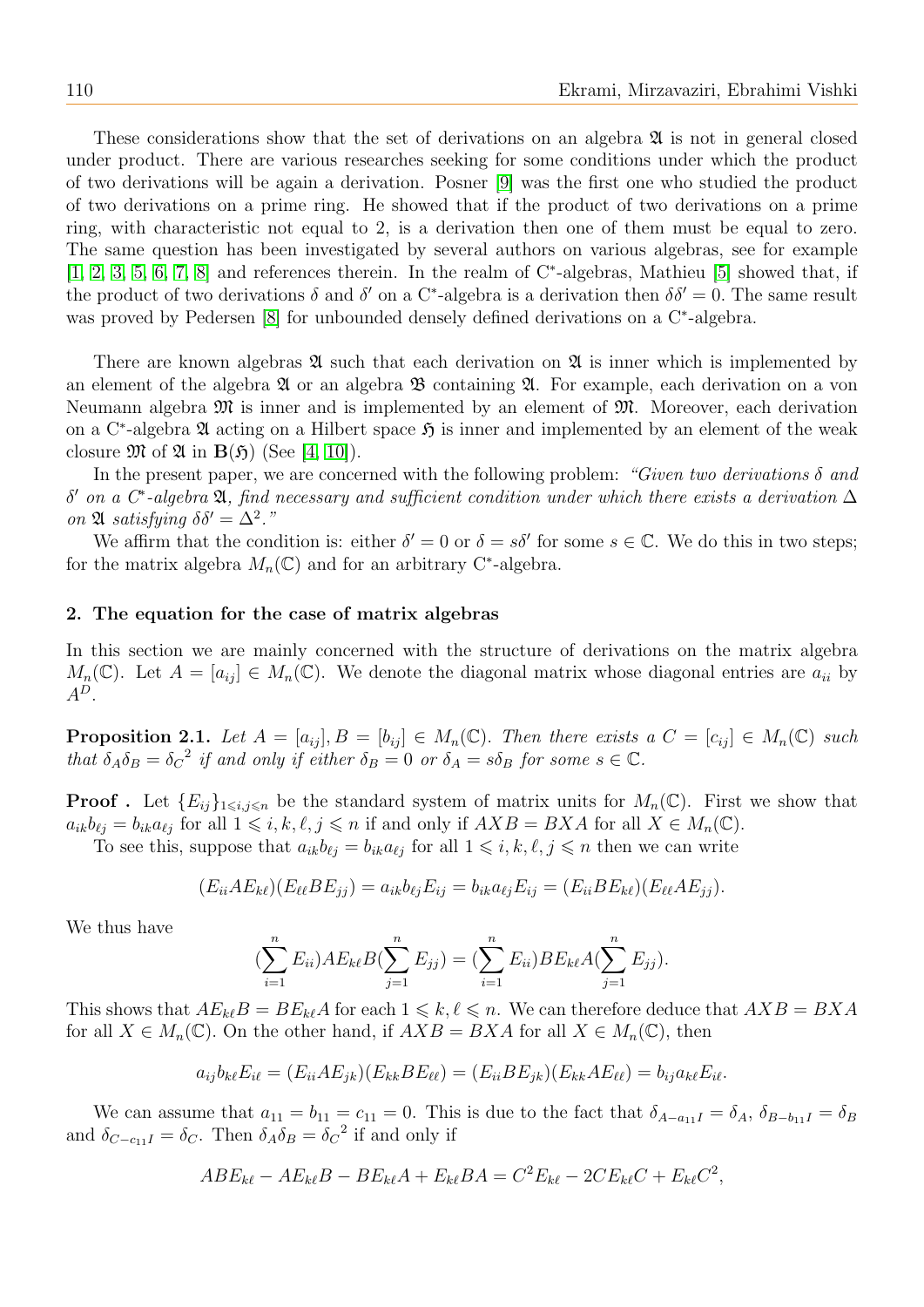for each  $1 \leq k, \ell \leq n$ . This is equivalent to the fact that

$$
E_{ii}(ABE_{k\ell} - AE_{k\ell}B - BE_{k\ell}A + E_{k\ell}BA)E_{jj} = E_{ii}(C^2E_{k\ell} - 2CE_{k\ell}C + E_{k\ell}C^2)E_{jj},
$$

for each  $1 \leq i, j, k, \ell \leq n$ . Now for  $i \neq k$  and  $j \neq \ell$  we have

<span id="page-2-0"></span>
$$
(0 - a_{ik}b_{\ell j} - b_{ik}a_{\ell j} + 0)E_{ij} = (0 - 2c_{ik}c_{\ell j} + 0)E_{ij}.
$$
\n(2.1)

For  $i \neq k$  and  $j = \ell$  we have

<span id="page-2-3"></span>
$$
\left(\sum_{m=1}^{n} a_{im} b_{mk} - a_{ik} b_{\ell\ell} - b_{ik} a_{\ell\ell} + 0\right) E_{i\ell} = \left(\sum_{m=1}^{n} c_{im} c_{mk} - 2c_{ik} c_{\ell\ell} + 0\right) E_{i\ell}.
$$
 (2.2)

For  $i = k$  and  $j \neq \ell$  we have

<span id="page-2-2"></span>
$$
(0 - a_{kk}b_{\ell j} - b_{kk}a_{\ell j} + \sum_{m=1}^{n} b_{\ell m}a_{mj})E_{kj} = (0 - 2c_{kk}c_{\ell j} + \sum_{m=1}^{n} c_{\ell m}c_{mj})E_{kj}.
$$
 (2.3)

And finally for  $i = k$  and  $j = \ell$  we have

<span id="page-2-5"></span>
$$
\left(\sum_{m=1}^{n} a_{km} b_{mk} - a_{kk} b_{\ell \ell} - b_{kk} a_{\ell \ell} + \sum_{m=1}^{n} b_{\ell m} a_{m \ell}\right) E_{k \ell} = \left(\sum_{m=1}^{n} c_{km} c_{mk} - 2 c_{kk} c_{\ell \ell} + \sum_{m=1}^{n} c_{\ell m} c_{m \ell}\right) E_{k \ell}.
$$
 (2.4)

If  $k \neq \ell$  then putting  $i = \ell$  and  $j = k$  in the equation [\(2.1\)](#page-2-0) we have  $c_{\ell k}^2 = a_{\ell k} b_{\ell k}$ . Thus for  $i \neq k$ and  $j \neq \ell$  we have  $(a_{ik}b_{\ell j} + b_{ik}a_{\ell j})^2 = 4c_{ik}^2c_{\ell j}^2 = 4a_{ik}b_{ik}a_{\ell j}b_{\ell j}$ . This implies that

<span id="page-2-6"></span>
$$
a_{ik}b_{\ell j} = b_{ik}a_{\ell j}, \text{ for } i \neq k, j \neq \ell.
$$
 (2.5)

Now, if  $b_{\ell j} \neq 0$  for some  $1 \leq \ell, j \leq n$  with  $\ell \neq j$ , then the equation

$$
a_{ik} = \frac{a_{\ell j}}{b_{\ell j}} b_{ik}, \text{ for } i \neq k,
$$

implies the existence of some  $\alpha$  and  $\beta$  with  $|\alpha| + |\beta| \neq 0$  such that

<span id="page-2-1"></span>
$$
\alpha(A - A^D) = \beta(B - B^D). \tag{2.6}
$$

If  $b_{\ell j} = 0$  for all  $1 \leq \ell, j \leq n$  with  $\ell \neq j$ , then  $B = B^D$  and so the equation [\(2.6\)](#page-2-1) holds for  $\alpha = 0$  and any nonzero  $\beta \in \mathbb{C}$ .

Interchanging  $\ell \leftrightarrow i, j \leftrightarrow k$  and  $k \leftrightarrow \ell$  in [\(2.3\)](#page-2-2) we have

<span id="page-2-4"></span>
$$
\sum_{m=1}^{n} b_{im} a_{mk} - a_{\ell\ell} b_{ik} - b_{\ell\ell} a_{ik} = \sum_{m=1}^{n} c_{im} c_{mk} - 2c_{\ell\ell} c_{ik}, \text{ for } i \neq k.
$$
 (2.7)

It follows from [\(2.2\)](#page-2-3) and [\(2.7\)](#page-2-4) that

<span id="page-2-7"></span>
$$
\sum_{m=1}^{n} a_{im} b_{mk} = \sum_{m=1}^{n} b_{im} a_{mk}, \text{ for } i \neq k.
$$

Returning to the fact that  $a_{im}b_{mk} = b_{im}a_{mk}$  for  $m \neq i, k$ , we have

$$
a_{ii}b_{ik} + a_{ik}b_{kk} = b_{ii}a_{ik} + b_{ik}a_{kk}, \text{ for } i \neq k.
$$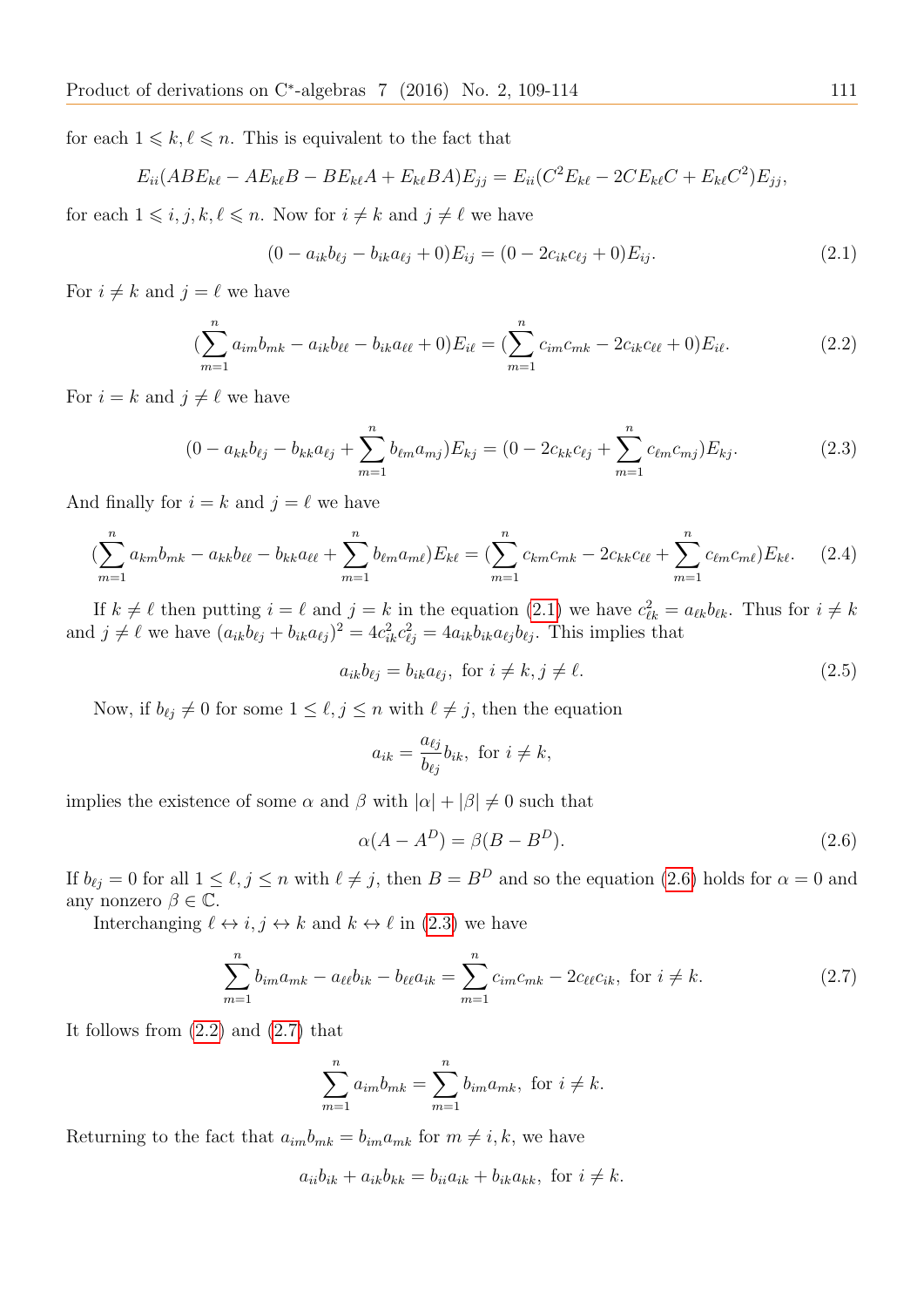This implies that

$$
a_{ik}(b_{ii} - b_{kk}) = b_{ik}(a_{ii} - a_{kk}).
$$
\n(2.8)

Putting  $k = \ell$  in [\(2.4\)](#page-2-5) we get

$$
\sum_{m=1}^{n} a_{km} b_{mk} - a_{kk} b_{kk} = \sum_{m=1}^{n} c_{km} c_{mk} - c_{kk} c_{kk}.
$$

Thus it follows from [\(2.4\)](#page-2-5) that

$$
a_{kk}b_{kk} - a_{kk}b_{\ell\ell} - b_{kk}a_{\ell\ell} + b_{\ell\ell}a_{\ell\ell} = c_{kk}c_{kk} - 2c_{kk}c_{\ell\ell} + c_{\ell\ell}c_{\ell\ell}.
$$

For  $\ell = 1$  we have

$$
c_{kk}^2 = a_{kk}b_{kk},
$$

and then  $a_{kk}b_{\ell\ell} + b_{kk}a_{\ell\ell} = 2c_{kk}c_{\ell\ell}$ . Thus for all  $1 \leq k, \ell \leq n$  we have  $(a_{kk}b_{\ell\ell} + b_{kk}a_{\ell\ell})^2 = 4c_{kk}^2c_{\ell\ell}^2 =$  $4a_{kk}b_{kk}a_{\ell\ell}b_{\ell\ell}$ . This implies that

$$
a_{kk}b_{\ell\ell} = b_{kk}a_{\ell\ell}, \text{ for all } k, \ell.
$$

A similar argument as about the equation [\(2.5\)](#page-2-6) implies the existence of some  $\alpha'$  and  $\beta'$  with  $|\alpha'|$  +  $|\beta'| \neq 0$  such that

$$
\alpha' A^D = \beta' B^D.
$$

Using [\(2.8\)](#page-2-7) we have

$$
b_{jj}a_{ik}(b_{ii} - b_{kk}) = b_{ik}b_{jj}(a_{ii} - a_{kk}) = b_{ik}a_{jj}(b_{ii} - b_{kk}).
$$

Now let  $B^D \notin \mathbb{C}I$ . Then  $b_{ii} \neq b_{kk}$  for some i and k. This shows that  $b_{ji}a_{ik} = a_{ji}b_{ik}$ . So we have  $\alpha = \alpha'$  and  $\beta = \beta'$ . By a similar argument we can say that if  $A^D \notin \mathbb{C}I$  then  $\alpha = \alpha'$  and  $\beta = \beta'$ . We therefore have

if  $A^D \notin \mathbb{C} I$  or  $B^D \notin \mathbb{C} I$  then  $\alpha A = \beta B$  for some  $\alpha$  and  $\beta$  with  $|\alpha| + |\beta| \neq 0$ .

On the other hand, if  $A^D = sI$  and  $B^D = tI$  for some  $s, t \in \mathbb{C}$  then

$$
\alpha' A^D + \alpha (A - A^D) = s(\alpha' - \alpha)I + \alpha A,
$$

and

$$
\beta' B^D + \beta (B - B^D) = t(\beta' - \beta)I + \beta B.
$$

Therefore  $s(\alpha'-\alpha)I+\alpha A=t(\beta'-\beta)I+\beta B$ . Summarizing these we can say that  $\delta_A\delta_B=\delta_C^2$  if and only if  $\alpha A = \beta B + rI$  for some  $\alpha, \beta, r \in \mathbb{C}$  with  $|\alpha| + |\beta| \neq 0$ . This is equivalent to the fact that either  $\delta_B = 0$  or  $\delta_A = s\delta_B$  for some  $s \in \mathbb{C}$ .  $\Box$ 

A natural question is the following: Is it true in general that  $\delta \delta' = \Delta^2$  on an algebra A is A hatural question is the following. Is it true in general that  $\omega_0 = \Delta$  on an algebra A is<br>equivalent to either  $\delta' = 0$  or  $\delta = s\delta'$  for some  $s \in \mathbb{C}$ ? In this case we of course have  $\Delta = \sqrt{s}\delta'$ . The following example shows that the answer is not affirmative in general.

**Example 2.2.** Let A be the subalgebra of  $M_2(\mathbb{C})$  generated by  $E_{11}$  and  $E_{12}$ . If  $\delta = \delta_{E_{12}}$  and  $\delta' = \delta_{E_{11}}$ then for each  $X = xE_{11} + yE_{12} \in \mathcal{A}$  we have

$$
\delta \delta'(X) = \delta(xE_{11} + yE_{12} - xE_{11}) = \delta(yE_{12}) = 0.
$$

Thus  $\delta \delta' = \delta_0^2$ . But  $\delta' \neq 0$  and  $\delta$  is not a multiple of  $\delta'$ .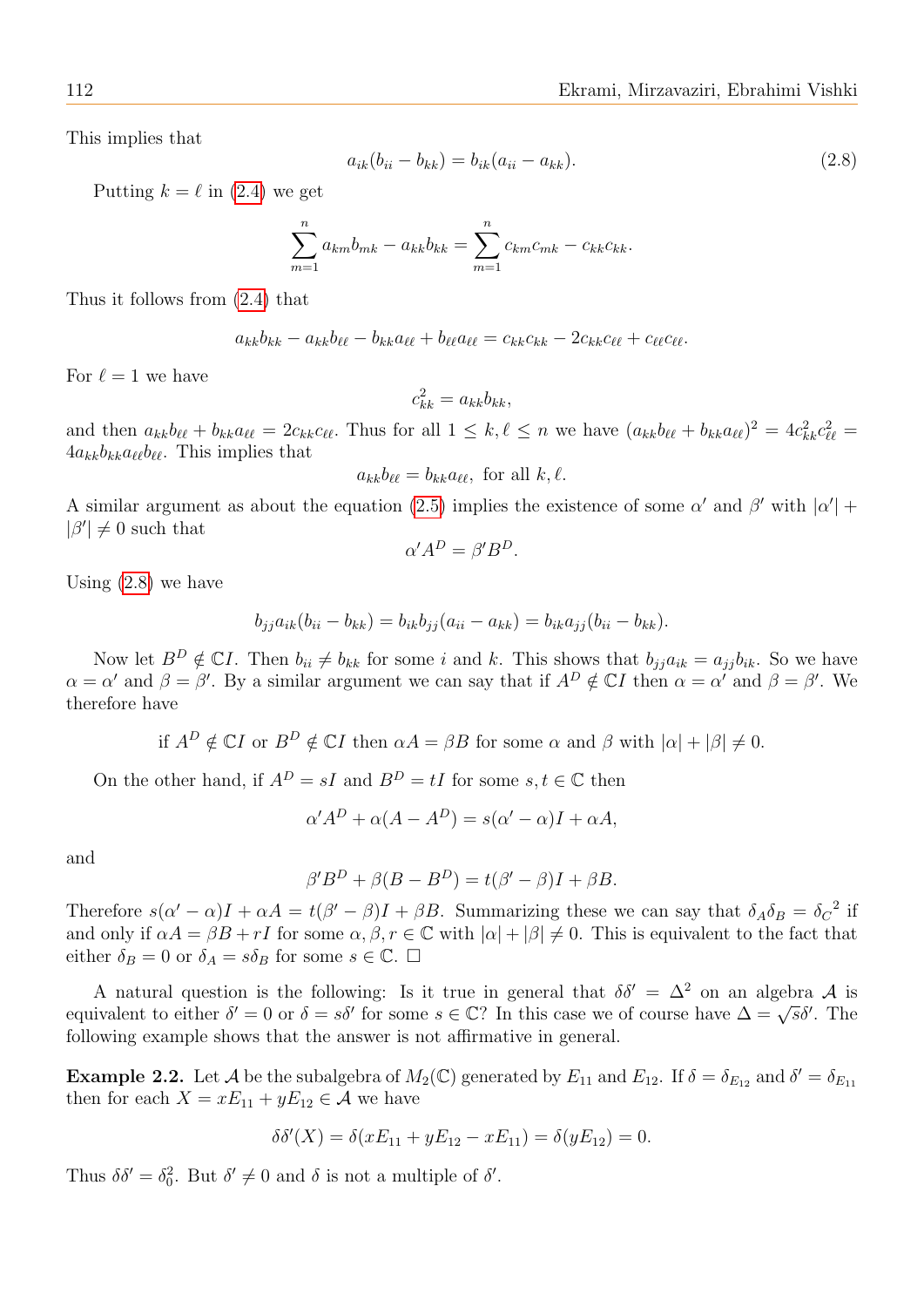**Lemma 2.3.** Let A be the subalgebra of  $M_2(\mathbb{C})$  generated by  $E_{11}$  and  $E_{12}$ . Then each derivation on A is of the form  $\delta = \delta_{cE_12-dE_11}$  for some  $c, d \in \mathbb{C}$ .

**Proof**. Let  $\delta : A \to A$  be a derivation defined by  $\delta(xE_{11} + yE_{12}) = f(x, y)E_{11} + g(x, y)E_{12}$ . Since  $\delta$  is linear,

$$
f(x, y) = f(x, 0) + f(0, y) = xf(1, 0) + yf(0, 1).
$$

We therefore have  $f(x, y) = ax + by$  and  $g(x, y) = cx + dy$  for some  $a, b, c, d \in \mathbb{C}$ . Moreover,

$$
\delta((xE_{11} + yE_{12})(x'E_{11} + y'E_{12}))
$$
  
=  $\delta(xE_{11} + yE_{12})(x'E_{11} + y'E_{12}) + (xE_{11} + yE_{12})\delta(x'E_{11} + y'E_{12})$ 

implies

$$
f(xx', xy')E_{11} + g(xx', xy')E_{12} = f(x, y)x'E_{11} + f(x, y)y'E_{12} + xf(x', y')E_{11} + xg(x', y')E_{12}.
$$

We thus have

$$
f(xx', xy') = f(x, y)x' + xf(x', y'),
$$
  
\n
$$
g(xx', xy') = f(x, y)y' + xg(x', y').
$$

By using the fact that  $f(x, y) = ax + by$  and  $g(x, y) = cx + dy$ , we have  $f(x, y) = 0$ . Whence  $\delta = \delta_{cE_{12}-dE_{11}}$ .  $\Box$ 

**Proposition 2.4.** Let A be the subalgebra of  $M_2(\mathbb{C})$  generated by  $E_{11}$  and  $E_{12}$  and  $\delta, \delta'$  be two derivations on A. Then  $\delta \delta' = \Delta^2$  if and only if  $\delta' = 0$  or  $\delta' = \delta_{\alpha' E_{12}}$  for some  $\alpha' \in \mathbb{C}$  implies  $\delta = \delta_{\alpha E_{12}}$  for some  $\alpha \in \mathbb{C}$ , or equivalently  $\delta' = 0$  or  $\delta'^2 = 0$  implies  $\delta^2 = 0$ .

**Proof**. Let  $\delta = \delta_{\alpha E_{12} - \beta E_{11}}, \delta' = \delta_{\alpha' E_{12} - \beta' E_{11}}$  and  $\Delta = \delta_{r E_{12} - s E_{11}}$ . Then  $\delta \delta' = \Delta^2$  if and only if  $rs = \beta \alpha'$  and  $s^2 = \beta \beta'$ . The latter is equivalent to the fact that  $\delta' = 0$  or  $\delta' = \delta_{\alpha' E_{12}}$  for some  $\alpha' \in \mathbb{C}$ implies  $\delta = \delta_{\alpha E_{12}}$  for some  $\alpha \in \mathbb{C}$ . On the other hand, a derivation  $\delta$  on A is of the form  $\delta_{\lambda E_{12}}$  for some  $\lambda \in \mathbb{C}$  if and only if  $\delta^2 = 0$ .  $\Box$ 

## 3. Derivations on C<sup>∗</sup> -algebras

**Theorem 3.1.** Let  $\mathfrak A$  be a  $C^*$ -algebra and  $\delta, \delta'$  be two derivations on  $\mathfrak A$ . Then there exists a derivation  $\Delta$  on  $\mathfrak A$  such that  $\delta \delta' = \Delta^2$  if and only if either  $\delta' = 0$  or  $\delta = s \delta'$  for some  $s \in \mathbb C$ .

**Proof**. Let  $\mathfrak{A}$  act faithfully on the Hilbert space  $\mathfrak{H}$  with the orthonormal basis  $\{\xi_i\}_{i\in\mathbb{I}}$ . For a bounded operator  $T \in B(\mathfrak{H})$ , let  $t_{ij} = \langle T\xi_j, \xi_i \rangle$  for  $i, j \in \mathbb{I}$ . We thus have  $T\xi_j = \sum_{i \in \mathbb{I}} t_{ij}\xi_i$  and we can write  $T = [t_{ij}]_{i,j\in\mathbb{I}}$ . The latter is called the matrix representation of T. For  $i, j \in \mathbb{I}$ , let  $E_{ij} \in B(\mathfrak{H})$ be the operator defined by  $E_{ij}\xi_j = \xi_i$  and  $E_{ij}\xi_k = 0$  for  $k \neq j$ . Then we have  $T = \sum_{p \in \mathbb{I}} \sum_{q \in \mathbb{I}} t_{qp} E_{qp}$ for every  $T \in B(\mathfrak{H}).$ 

By the Kadison-Sakai theorem [\[4,](#page-5-8) [10\]](#page-5-9),  $\delta = \delta_R$ ,  $\delta' = \delta_S$  and  $\Delta = \delta_T$  for some R, S and T in B(5). Thus  $\delta \delta' = \Delta^2$  if and only if

$$
RSE_{k\ell} - RE_{k\ell}S - SE_{k\ell}R + E_{k\ell}SR = T^2E_{k\ell} - 2TE_{k\ell}T + E_{k\ell}T^2,
$$

for each  $k, \ell \in \mathbb{I}$ . This is equivalent to the fact that

$$
E_{ii}(RSE_{k\ell} - RE_{k\ell}S - SE_{k\ell}R + E_{k\ell}SR)E_{jj} = E_{ii}(T^2E_{k\ell} - 2TE_{k\ell}T + E_{k\ell}T^2)E_{jj},
$$